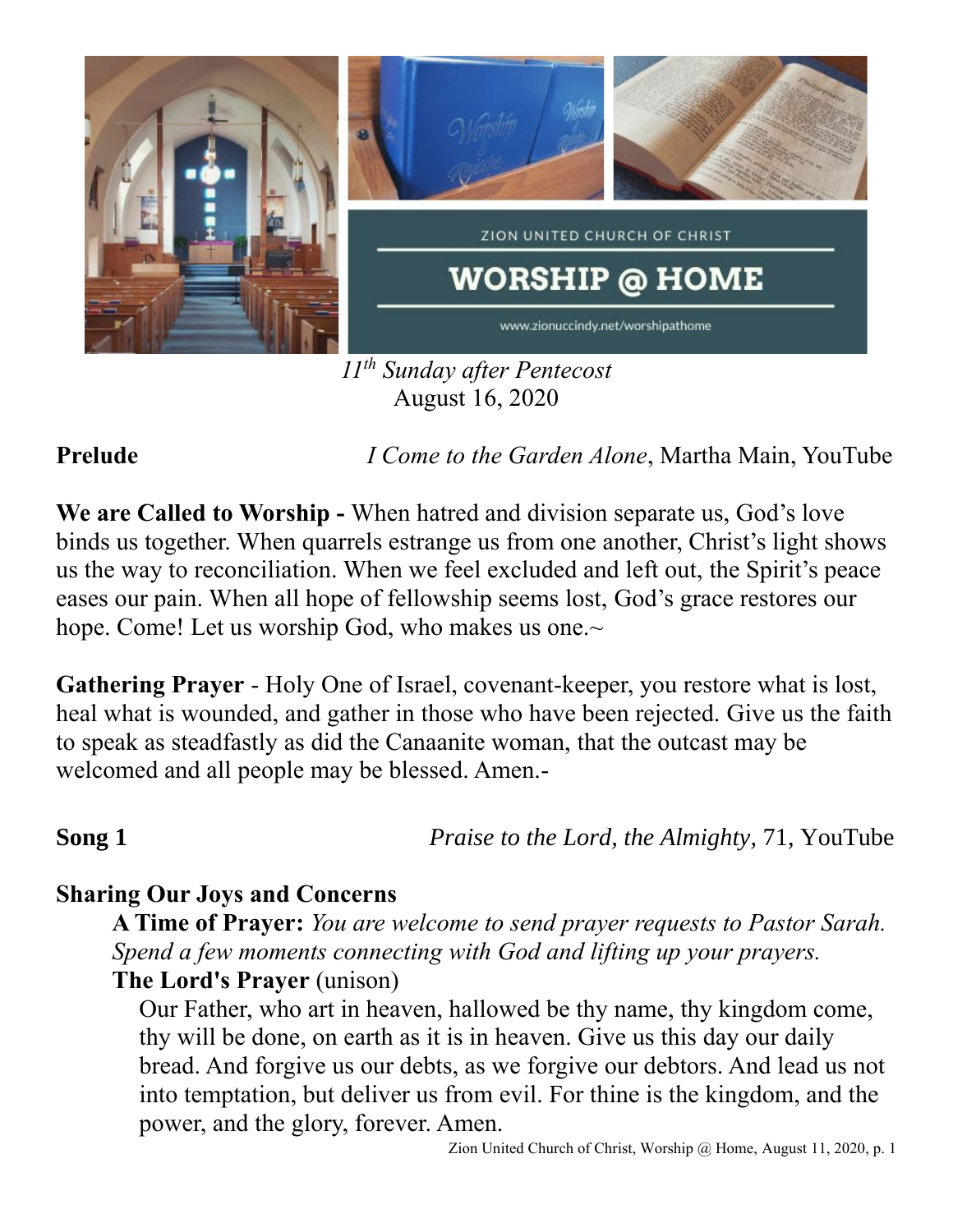**Special Music** *All Things Bright and Beautiful,* Martha Main, YouTube

**Song 2** *There's a Wideness in God's Mercy,* 61, YouTube

**We Hear God's Word** Matthew 15:21-28 (NRSV) 21 Jesus left that place and went away to the district of Tyre and Sidon.  $^{22}$ Just then a Canaanite woman from that region came out and started shouting, 'Have mercy on me, Lord, Son of David; my daughter is tormented by a demon.' <sup>23</sup>But he did not answer her at all. And his disciples came and urged him, saying, 'Send her away, for she keeps shouting after us.'  $^{24}$ He answered, 'I was sent only to the lost sheep of the house of Israel.' <sup>25</sup>But she came and knelt before him, saying, 'Lord, help me.' <sup>26</sup>He answered, 'It is not fair to take the children's food and throw it to the dogs.' <sup>27</sup>She said, 'Yes, Lord, yet even the dogs eat the crumbs that fall from their masters' table.' <sup>28</sup>Then Jesus answered her, 'Woman, great is your faith! Let it be done for you as you wish.' And her daughter was healed instantly.

**Meditation** *Between Two Banquets*



Reflect. Has there been a time in your life when it felt like all that was offered to you was crumbs? Was there a time when you felt like all you deserved was crumbs? How might these experiences in your life lead to greater generosity? The Canaanite woman persisted, and Jesus ended up offering her far more than crumbs. He offered her mercy and her daughter healing. This week if someone comes looking for crumbs, try being generous, offering more than crumbs.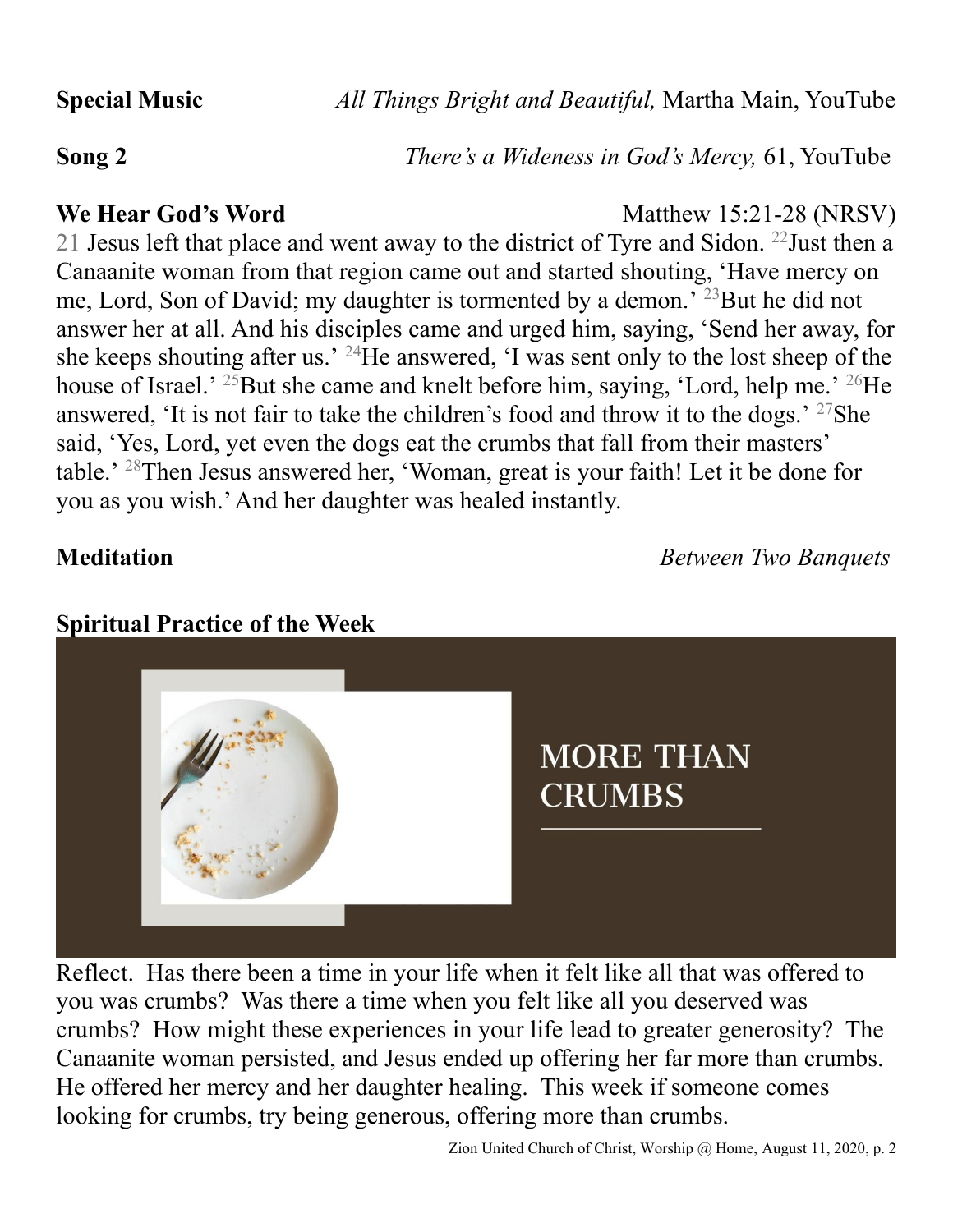# **We Respond to God's Word with Our Giving Offertory**

Friends, we may not be together in person today as we worship, but the ministry of our church goes on. During this time when we are apart, we are still in need financial support for our ministry.

You're invited to take out your checkbook in these moments. As you write out your offering, be prayerful with each letter and number. In times such as these, when money becomes tight and our economy is under strain, God invites us to be generous and give what we can. These are gifts we freely give, as we are able and as we are called.

We ask that you please mail in your offerings to our office. Zion United Church of Christ 8916 E. Troy Ave. Indianapolis, IN 46239

You can now submit your offerings on our website through a secure PayPal donation button. Please know that PayPal receives a 2.2% processing fee and a \$0.30 transaction charge. You are able to set up reoccurring, monthly payments. Check it out on our website at www.zionuccindy.net/donate.

**\*The Doxology** (Please sing the version that is most meaningful to you)

*Version 1 Praise God from whom all blessings flow; Praise him all creatures here below; Praise him above, ye heavenly host: Praise Father, Son, and Holy Ghost. Amen.*

*Version 2 Praise God from whom all blessings flow; Praise God all creatures here below; Praise God for all that love has done; Creator, Christ, and Spirit One. Amen.*